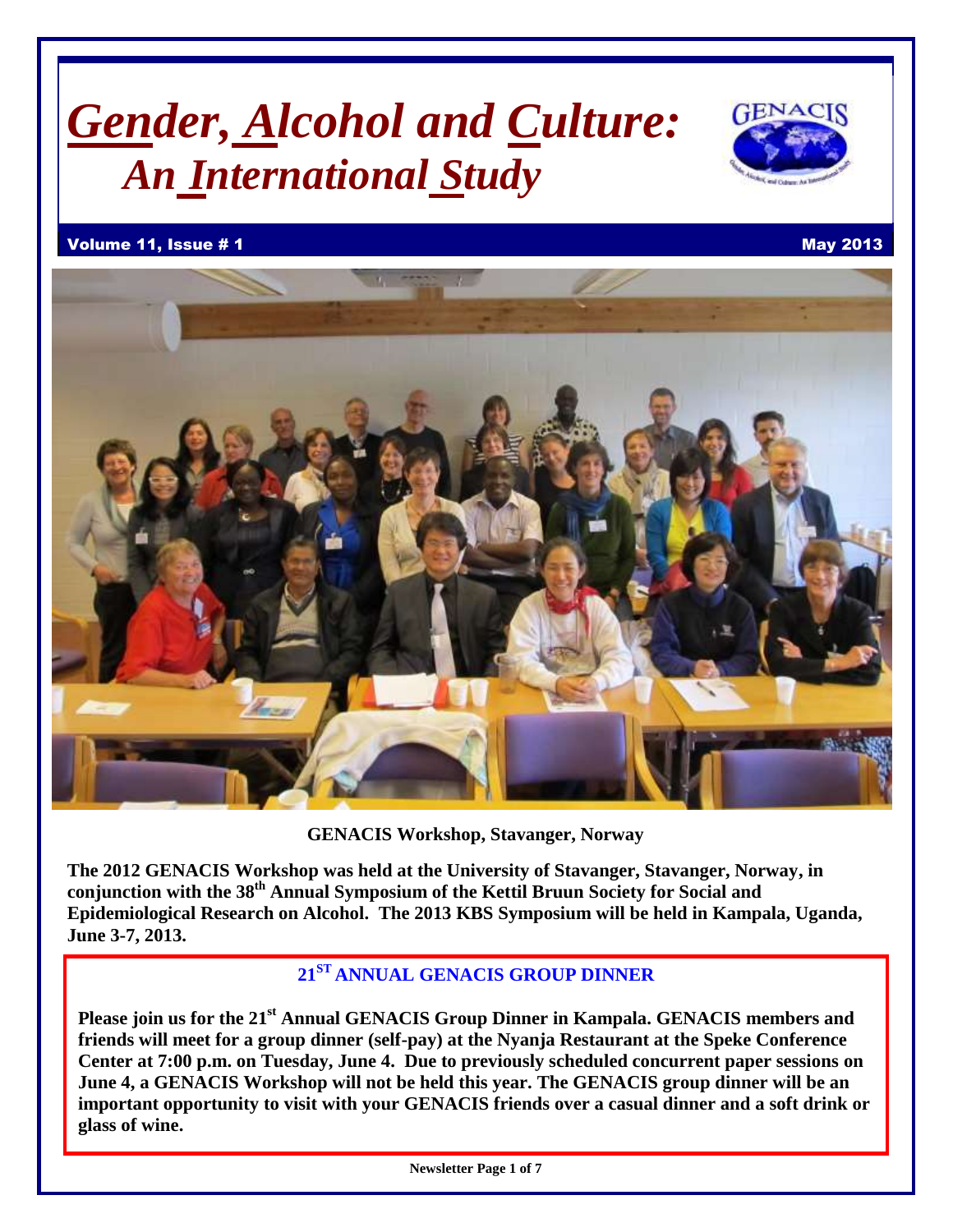

# **Congratulations, Professor Karin Bergmark**

On January 31, the Vice-Chancellor of Stockholm University appointed GENACIS member Professor Karin Bergmark to the position of Deputy Vice-Chancellor for Humanities and Social Sciences and also Chair of the Board of Humanities, Law and Social Sciences.

Prior to this appointment, Karin was the Chair of the Department of Sociology. She received overwhelming support from her colleagues in the Humanities and Social Sciences in her election to the post.

"It is a great honor, I am proud to be nominated for and then elected to office. I will do my utmost to live up to that trust - an exciting and, I believe, also multidimensional task," Karin remarked shortly after the Vice-Chancellor made the decision. "I want Stockholm University to continue to be the great university it is today. Areas that I believe will be increasingly important are internationalization and visibility in the surrounding world, for example, working with our alumni networks."

On behalf of GENACIS, we congratulate Karin on this accomplishment and wish her all the best in her new positions as Stockholm University's Deputy Vice-Chancellor for Humanities and Social Sciences and Chair of the Board of Humanities, Law and Social Sciences.



# **Research Workshop to be held in Uganda**

GENACIS members Kim Bloomfield, Nazarius Tumwesigye, and Monica Swahn have developed a three-day workshop, Research Methods in Alcohol and Drug Studies, that will take place June 8-10, after the  $39<sup>th</sup>$  Annual KBS Symposium in Kampala. The workshop is funded by grants from the International Order of Good Templars (IOGT) and FORUT, which will provide full stipends for 15 students. Course development for the workshop was supported in part by the GENACIS R01 grant from the U.S. National Institutes of Health.

Instructors, who are donating their time, include Tom Babor, Franca Beccaria, Kerstin Stenius, and GENACIS members Robin Room and Marja Holmila. Nazarius' colleagues Fred Makumbi, Stella Neema, and Lynn Atuyambe will assist in lab sessions during which students and mentors will conduct data analyses and write research reports. Kim's PhD student Abdu Kedir, from Ethiopia (pictured above), will help with the quantitative methods lab sessions.

The workshop grew out of a concern voiced by Kim at a GENACIS meeting following the November 2010 KBS thematic meeting in Kampala. Kim stated, "there is a growing need for social and epidemiological research on alcohol and drug use in lower- and middle-income countries. Alcohol and drug abuse are on the rise and international alcohol beverages are increasingly being marketed in these regions. Yet there is little or no research to feed policy development and intervention to fight abuse. Development of skills in alcohol and drug research is one way of augmenting WHO efforts to reduce harmful use of alcohol and drugs." Engaging researchers is one of the key recommendations highlighted in the May 2010 World Health Assembly Report.

It is hoped that the workshop, in addition to addressing critical research skills to carry out quality research in the alcohol and drug field, especially in African countries, will also prove to be a rewarding and stimulating experience for all involved.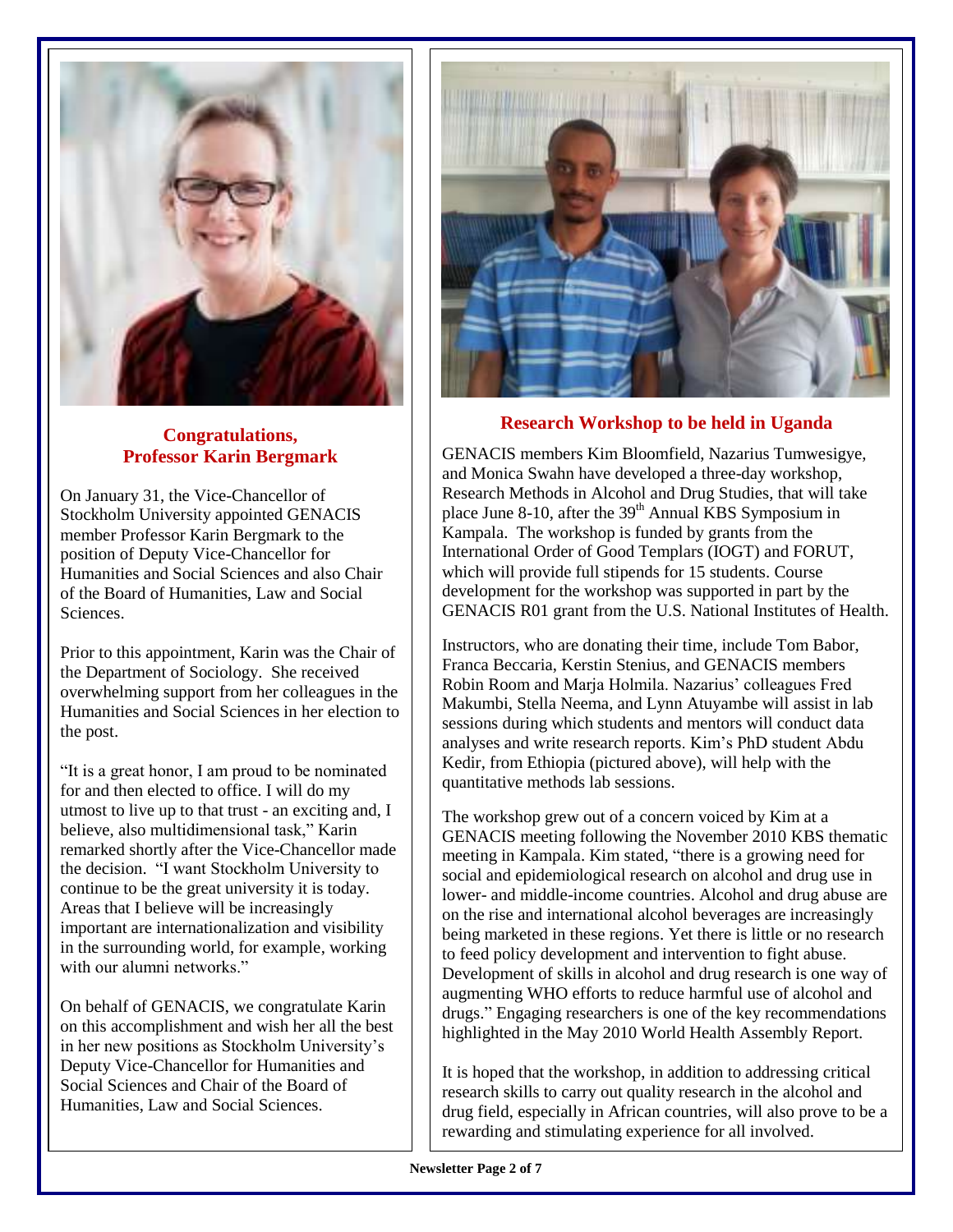

# **KBS Latin America Thematic Meeting, Rio de Janeiro**

GENACIS members Florence Kerr-Corrêa, Analice Gigliotti, and Marcos Zaleski were the organizers of the KBS Latin America Thematic Meeting held in Rio de Janeiro, Brazil, on November 30 and December 1, 2012. The theme of the meeting was "Gender, Alcohol and Violence." Featured speakers were Raul Caetano, Kathryn Graham, Kenneth Leonard, and Sharon Wilsnack.

The KBS Thematic Meeting was held in conjunction with the Latin America Tobacco and Other Drugs Conference. Simultaneous translation in English and Portuguese was available during the sessions.

Thirty-five registered participants attended the KBS thematic sessions, as well as a number of additional Brazilian guests. In addition to four plenary presentations, eighteen papers were presented followed by discussant remarks and comments from the audience.

The conference was deemed a success by organizers and participants. Florence and colleagues hope to host the KBS Symposium in Brazil in the near future.



# **European GENACIS Members Meet in Alicante, Spain**

A group of GENACIS members who had directed GENACIS surveys in Europe met in Alicante, Spain, on December 13 and 14, 2012. The meeting was hosted by Antonio Vidal and colleagues and was supported by the Spanish Society of Drug Addiction and the Department of Health of Valencia, Spain. Antonio and Dr. Juan Carlos Valderrama were study directors of the 2002 GENACIS survey in Spain. The purpose of the Alicante meeting was to discuss possible directions and funding sources for future GENACIS activities in Europe.

Meeting participants were Karin Bergmark (Sweden), Kim Bloomfield (Denmark), Sandra Kuntsche (Switzerland), Moira Plant (Scotland), Dag Rekve (WHO Geneva), Dike van de Mheen (Netherlands), Richard Wilsnack (USA), and Sharon Wilsnack (USA).

Potential future projects discussed by the group included establishing a Europe-wide network of researchers interested in gender-related and cultural influences on alcohol consumption. The network could explore sources of funding for new surveys that would provide follow-up data for comparison with the original GENACIS surveys as well as asking new questions about alcohol-related harms to persons other than the drinker. Such surveys could provide valuable European data for comparison with findings from GENACIS/ Harms to Others surveys planned or underway in other world regions.

On December 14, meeting participants gave research presentations at a workshop titled "Alcohol Abuse from Gender and Culture Perspectives," attended by members of the Spanish Society of Drug Addiction and other interested substance abuse researchers and clinicians.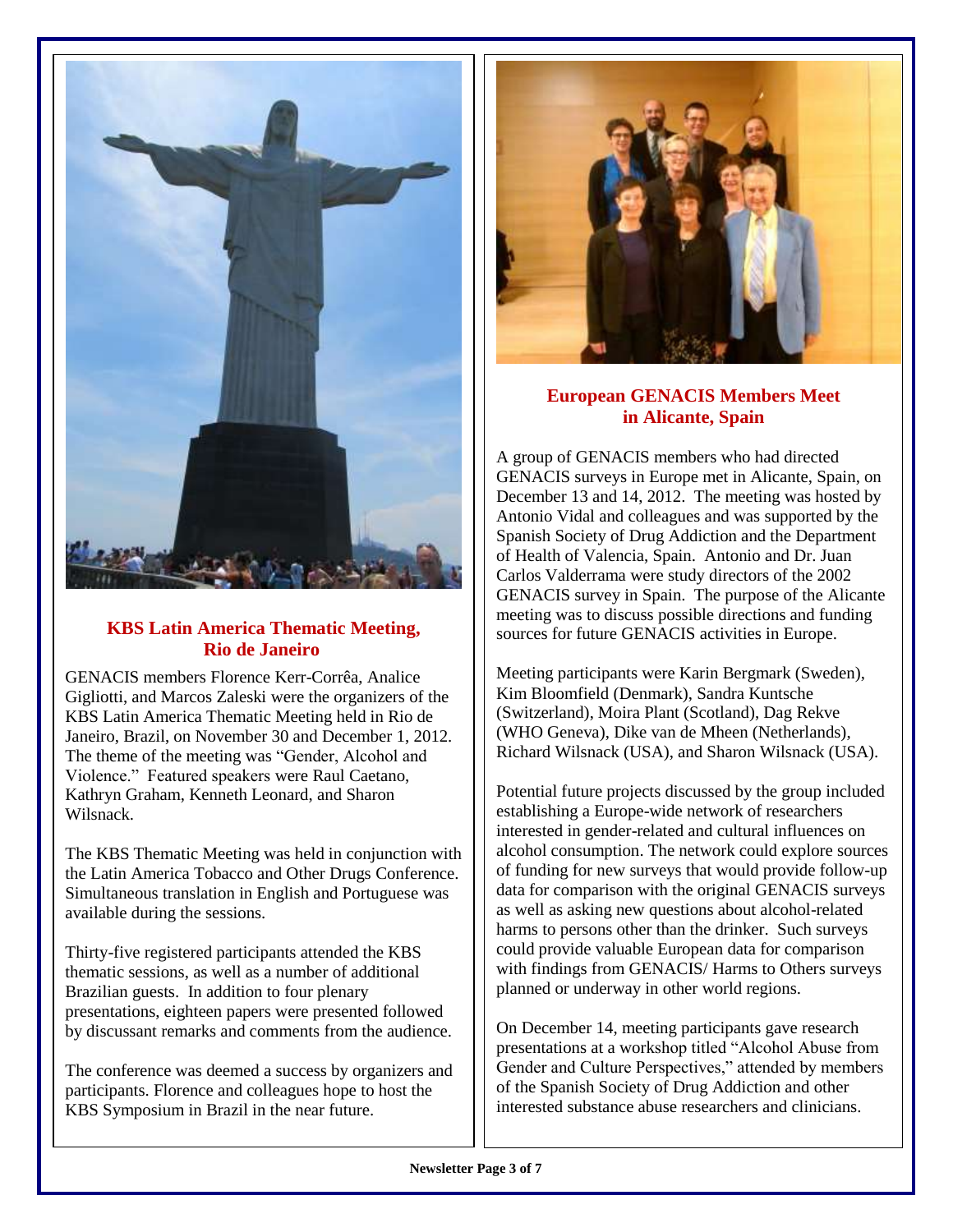

KBS Thematic Meeting participants, November, 2010. One of many gardens at the Speke Conference Center.

# **Uganda Welcomes 2013 KBS Symposium**

November 15-18, 2010, GENACIS members Nazarius Tumwesigye, Rogers Kasirye, and their colleagues at Makerere University School of Public Health hosted a highly successful KBS thematic meeting. Held at the beautiful Speke Conference Center and Munyonyo Commonwealth Resort on the shores of Lake Victoria near Kampala, the meeting was the first-ever intercontinental alcohol research conference held in Sub-Saharan Africa. Because of the enthusiasm generated during that meeting and the hard work of the Makerere organizing team, KBS members voted to accept Nazarius' invitation to host the 2013 KBS Symposium.

Several GENACIS members attended the 2010 thematic meeting and are now planning a return visit for the 2013 KBS Symposium. The photos here were taken at the KBS thematic meeting and following the meeting on a wildlife safari in Murchison Falls National Park.

We look forward to seeing your pictures in next year's GENACIS Newsletter.





GENACIS members on safari after the 2010 thematic meeting.



Up close and personal with nature.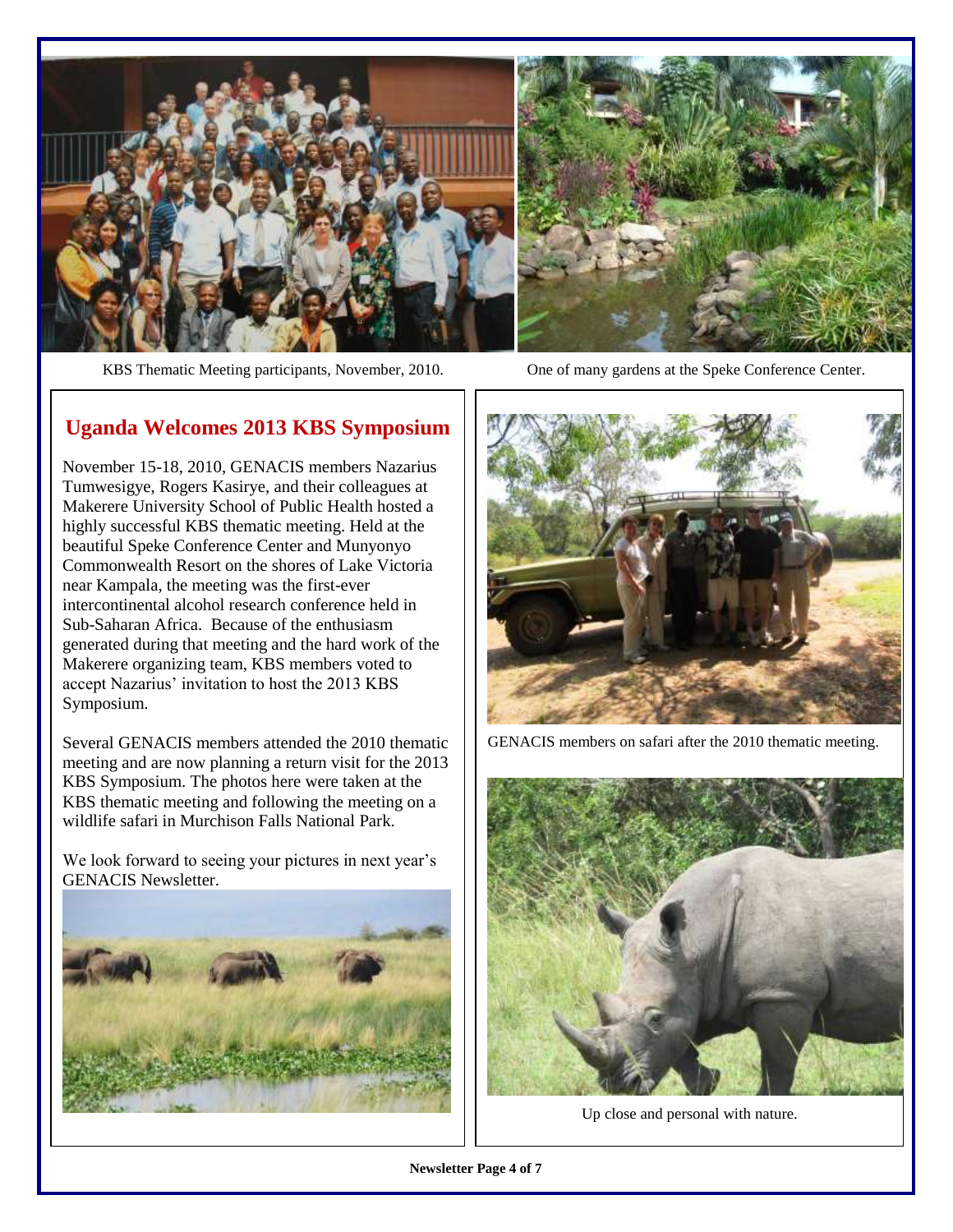### **KBS PAPERS BY GENACIS MEMBERS**

GENACIS members and friends will present a number of papers at KBS 2013. This list gives the titles and presentation times for papers authored by GENACIS members and friends (bold type).

### **Monday, June 3**

**9:30 – 10:30 a.m.,** Plenary-Speke Ball Room From practice to knowledge: Building an international evidence base on the implementation of alcohol market **Robin Room**

**11:00 a.m. – 12:30 p.m.,** Track A: Speke Ball Room Age, period, and cohort effects on time trends in alcohol consumption in the Swedish adult population **Ludwig Kraus**

### Track B: Jacaranda Hall

The big night out: What happens on the last big drinking occasion amongst a group of young Victorian risky drinkers? **Paul Dietze**

Towards a typology of drinking occasions – Latent classes of drinking **Pia Makela**

### Track C: Acacia Hall

Alcohol consumption before sex and HIV seropositivity in a nationwide study **Nazarius Mbona Tumwesigye**

### **2:00 – 3:30 p.m.,** Track C: Acacia Hall

HIV status among vulnerable youth in Kampala, Uganda: A closer look at alcohol and drug use and drinking prior to sexual activity **Monica Swahn**

### Track D: Ebony Hall

Lessons learnt from other countries on law and alcohol policies and role of civil society **Rogers Kasirye**

### **4:00 – 5:30 p.m.,** Track B: Jacaranda Hall

A prospective study of peer influence on alcohol use among northern Nigerian youth **Mufutau Yunusa**

### **Tuesday, June 4**

**9:00 – 10:30 a.m.,** Plenary-Speke Ball Room Alcohol policies and contextual factors changing alcohol consumption in Europe **Allaman Allamani**

Hard times: Does support for alcohol control policies change in a recession? **Ann Hope**

### **Tuesday, June 4 (continued)**

**9:00 – 10:30 a.m.,** Plenary-Speke Ball Room From public domain to private sphere: The changing social response to the alcohol question in Sri Lanka **Siri Hettige**

### 11:00 a.m. – 12:30 p.m., Track A: Speke Ball Room

Household consumer expenditure surveys in India, What can it inform us about alcohol consumption? **Anita Chopra**

### Track B: Jacaranda Hall

Implications of alcohol use and gender issues among crack users **Adriana Marcassa Tucci**

Gender inequality, aggressive behaviour and alcohol – A country-level view **Giora Rahav**

### Track D: Ebony Hall

Alcoholic beverage companies' Talent Hunt Programmes and undergraduates' drinking behaviours in Nigeria. **Olufunke Chenube**

### **2:00 – 3:30 p.m.**

Track A: Speke Ball Room

Examining the distribution of drinking in Australia – Do stable overall trends hide important shifts? **Michael Livingston**

Underage youths' primary and alternative modes of access to alcohol in Switzerland: A mixed method study

# **Hervé Kuendig**

### Track B: Jacaranda Hall

Perceptions of "the addict" in the print press from four European countries **Franca Beccaria**

### Track C: Acacia Hall

Purchases of benzodiazepines by mothers who misuse alcohol and drugs: Register-based study of mothers of small children

**Kisimarja Raitasalo**

**Newsletter Page 5 of 7**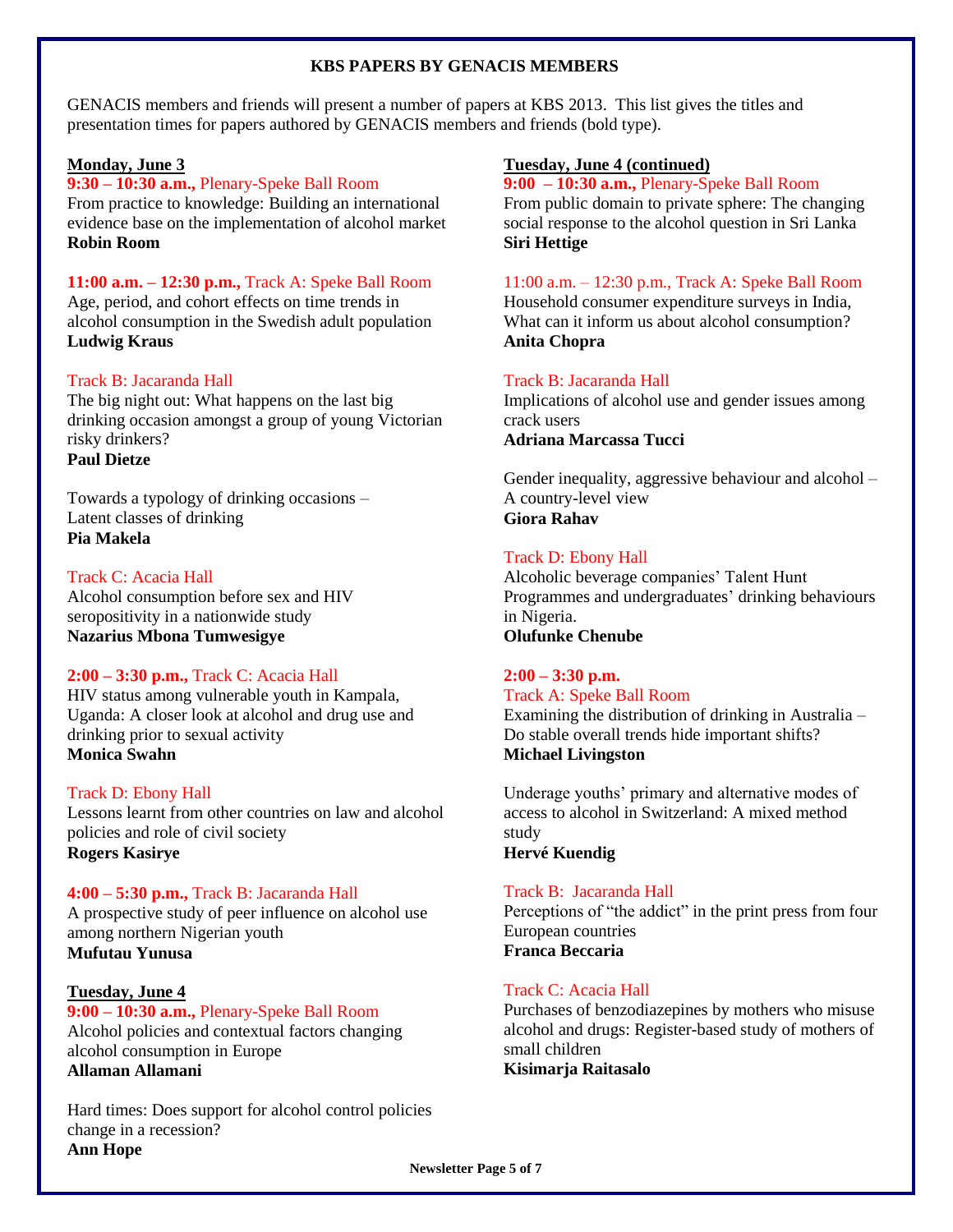# **Tuesday, June 4 (continued)**

**4:00 – 5:30 p.m.,** Track A, Speke Ball Room Measuring volume of drinking among young men by means of different instruments -- More is not better **Gerhard Gmel**

### Track F: Acacia Hall

A retrospective study of health hazard of alcohol use in a Muslim dominant society **Mufutau Yunusa**

### Track E: Ebony Hall

Living with addiction in Nigeria: The experience of family members **Akanidomo J. Ibanga**

### **Thursday, June 6**

**8:55 – 10:30 a.m.,** Plenary-Speke Ball Room Obituary: Professor Kaye Middleton Fillmore **Sharon Wilsnack**

Intimate partner violence and use of alcohol: Qualitative Comparative Study **Marja Holmila**

### **11:00 a.m. – 12:30 p.m.,** Track F: Acacia Hall

Changes in alcohol consumption in Denmark: A comparison of national surveys from 2003 and 2011 **Kim Bloomfield**

### **Thursday, June 4 (continued)**

# **2:00 – 3:30 p.m.,** Track A: Speke Ball Room

Prevalence and sociocultural factors of psychoactive substance use among university students in northwestern Nigeria **Mufutau Yunusa**

### Track B: Jacaranda Hall

Parental interventions to prevent adolescent substance use – A systematic literature review **Sandra Kuntsche**

### Track E: Acacia Hall

Your drinking is my problem: Recording alcohol's harm to others in Nigeria **Isidore Obot**

IPV, alcohol and drugs in Uruguay **Raquel Magri**

### Track D: Ebony Hall

International Alcohol Control (IAC) Study in Thailand: What do we find from the first wave survey? **Surasak Chaiyasong**

### **4:00 – 5:30 p.m.**

Track D: Ebony Hall Gender, alcohol and culture: 20 years of multinational collaboration **Sharon Wilsnack**



**KBS 2014 in Torino**

The symposium dates are one week later than usual because June 2 is a national holiday in Italy. **The 40th Annual Kettil Bruun Society Symposium will be held in Torino, Italy, June 9 - 13, 2014.**